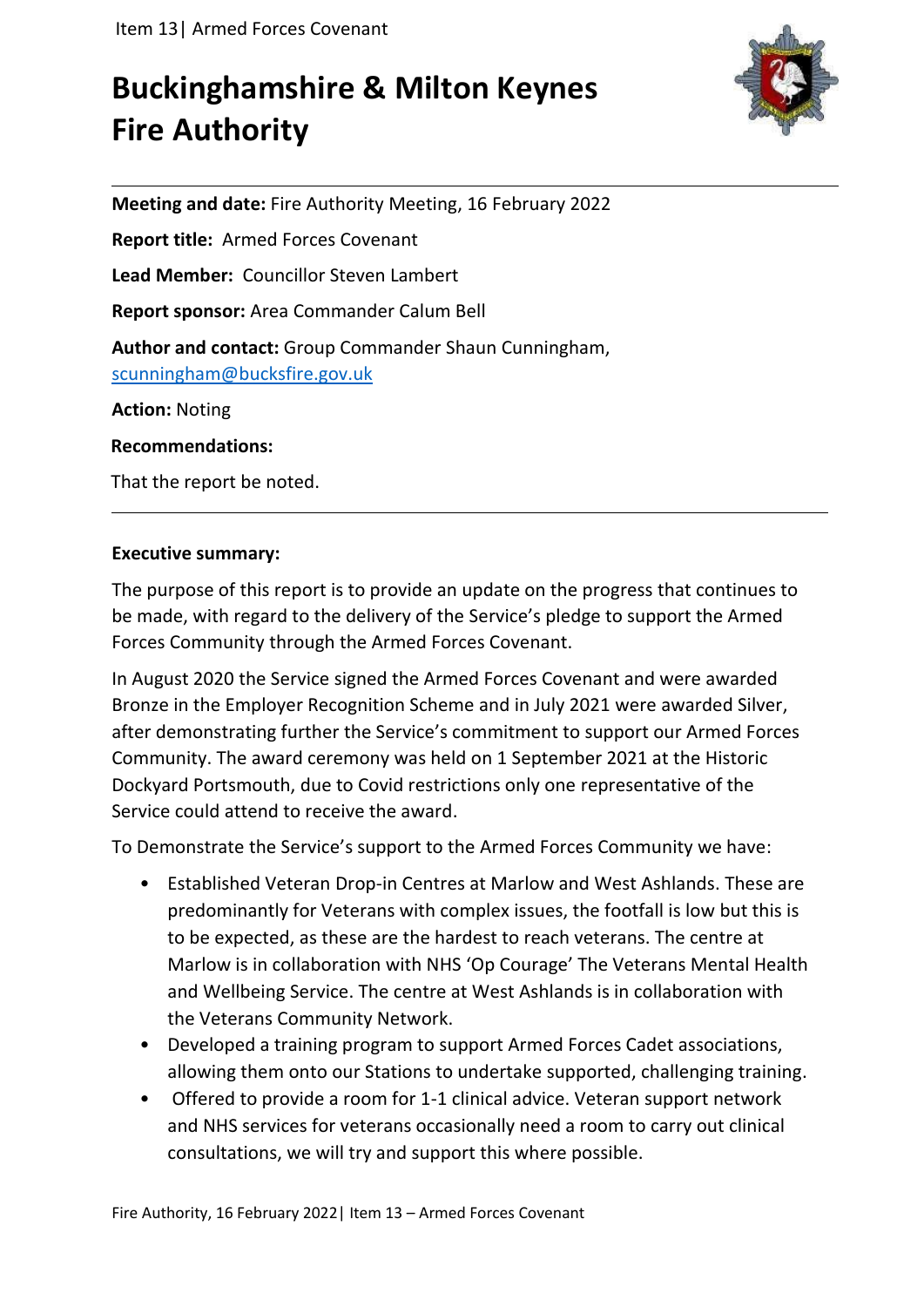- Identifying Armed Forces Veterans during our own Fire and Wellness visits and directing them to the support networks available.
- Supported, where possible, with events that celebrate Armed Forces Day.

Some of the work above is in collaboration with Buckinghamshire Council Civilian Military Partnership Board.

There are reciprocal benefits to supporting the Armed Forces Community;

- The Service have held a training event at the Reserve Forces centre in Marlow for a nominal fee and communications have been held to discuss further use of their facilities.
- The Service has secured Mental Health First Aid courses through the Veterans Community Network again for a nominal fee.
- Some of our staff, who have supported these events and are themselves military veterans, have certainly benefited from being directly involved.

## **Financial implications:**

There are no direct financial implications associated with this report. Local supermarkets will be approached to donate tea/coffee etc, for the drop-in centres, equipment required for Cadet training is already supplied on station. There are some reciprocal benefits that accrue to the Service such as access to venue hire and training courses on either a cost-recovery basis, or for a nominal fee.

### **Risk management:**

Delivery of the Armed Forces Covenant will contribute toward ensuring the Service maintains its promise through the People Strategy. This commits the Service to actively supporting the armed forces community. It acknowledges that we recognise the value serving personnel, reservists, veterans and military families can bring to the Service. It also indicates that we will, through our business dealings, work to ensure they are treated with fairness and respect within both the local community and wider society and help remove any disadvantages they may encounter in their dayto-day lives. The Covenant formally recognises our commitment to supporting both the physical and mental wellbeing of this often-unrecognised part of our community and will endeavour to support those who have served, those who are currently serving, and all those connected with the Armed Forces.

Failure to deliver the pledges of the Armed Forces Covenant could lead to serious reputational risk of Buckinghamshire and Milton Keynes Fire Authority as both the Silver and Gold awards are reviewed annually and can be withdrawn.

### **Legal implications:**

Third party liability insurance covers the attendance of Veterans and the welfare providers on the Services sites, this is subject to them being escorted by a member of

Fire Authority, 16 February 2022| Item 13 – Armed Forces Covenant